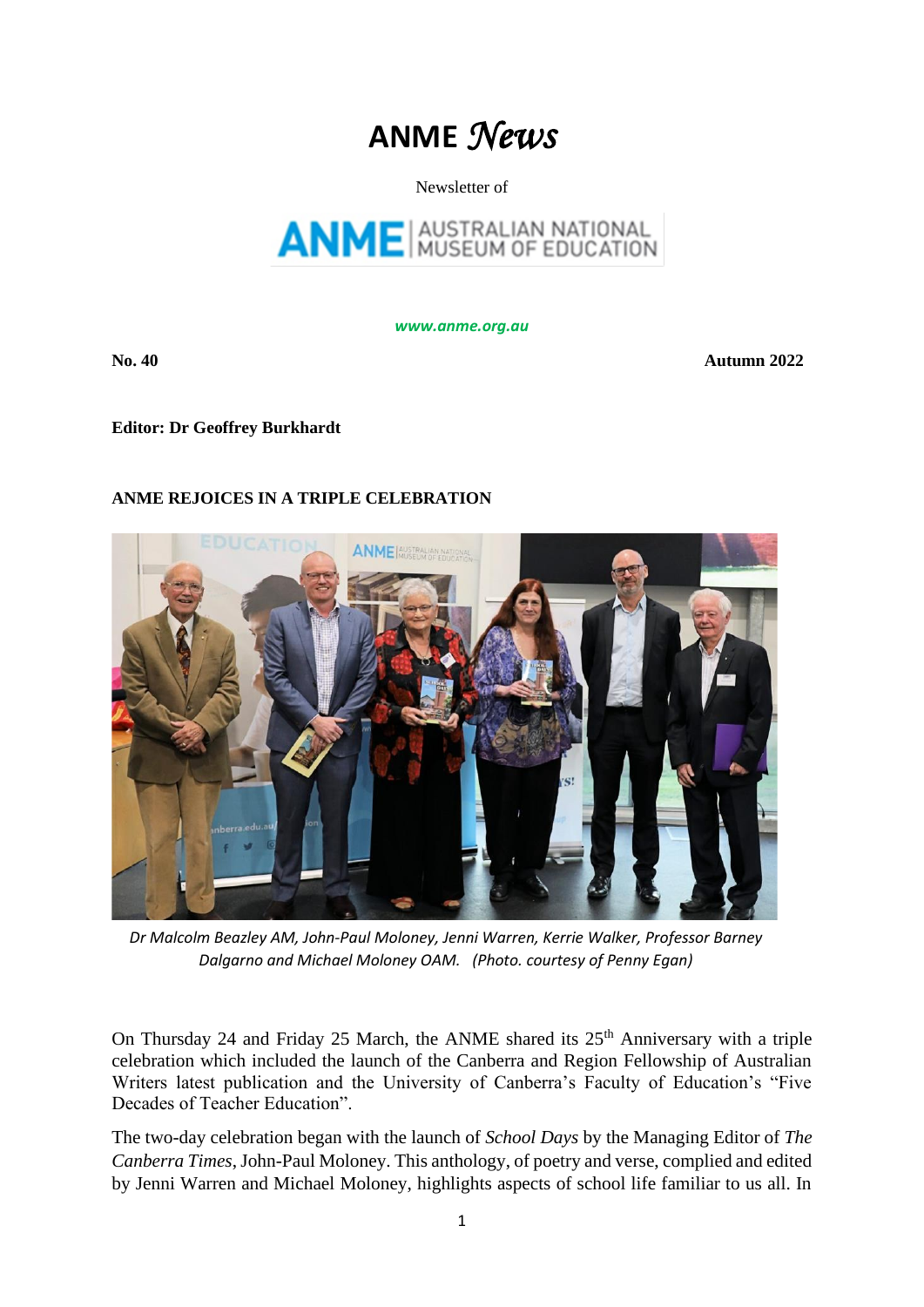the Foreword by Trevar Langlands, NSW State President of the FAW he states that "this book will bring back lots of memories, to maybe re-join friendships from the past and remind us of reunions, school lunches, favourite teachers and healthy days of walling or riding to school." Contributors include Malcolm Beazley, Denise Burton, Craig Copper, Suzanne Edgar, Jo Forestier, Barbara Horton, Lesley Irvine, Frances Isaac, Carole Laurence, Dane McCormack, Michael Moloney, Dianne Porter, Carolyn Wanganeen, Kerrie Walker, Eva Warren, Jenni Warren and Barbara Westerway. The Executive Dean of the Faculty of Education at the University of Canberra, Professor Barney Dalgarno presented a very memorable introduction to the event.

A special exhibition, highlighting the 50 years of Teacher Education at UC, curated by ANME's Curator, Alex Stalker-Booth showcased many items from the ANME Collection as part of the Canberra and Region Heritage Festival 2022. It was opened by in Ms Linda Roberts, ACT Heritage Community Engagement Officer and Festival Coordinator. The exhibition will run until the 30th April in the "Mura Gadi" Gallery of the University of Canberra Library.

## **ANME STUDENT OF THE YEAR – Ms Yasmin Hassan**



*Professor Barney Dalgarno, Yasmin Hassan and ANME Chair, Professor Barbara Pamphilon AM*

*(Photo. courtesy of the ANME)*

The ANME Annual Prize is awarded to the highest achieving second or third year student in either the Bachelor of Arts (Culture and Heritage) in the Faculty of Arts and Design or any Education Course in the Faculty of Education, as determined by his/her Grade Point Average (GPA) and who has demonstrated a significant contribution to the work of the Australian National Museum of Education.

Ms Hassan has fulfilled the necessary academic qualification with distinction in the Master of Teaching Degree (M. Teach) and has given meritorious service to the ANME throughout 2021 in several ways, including, specific research and rearranging/organising collection items. As part of her University of Canberra's Work Integrated Learning Program, she has contribution to the special student driven research project "Must See", which involves students in researching what they believe are the most significant items in the collection. This research will be published by the ANME as a guide for future visitors. She has also served as Student Representative on the ANME Board of Management.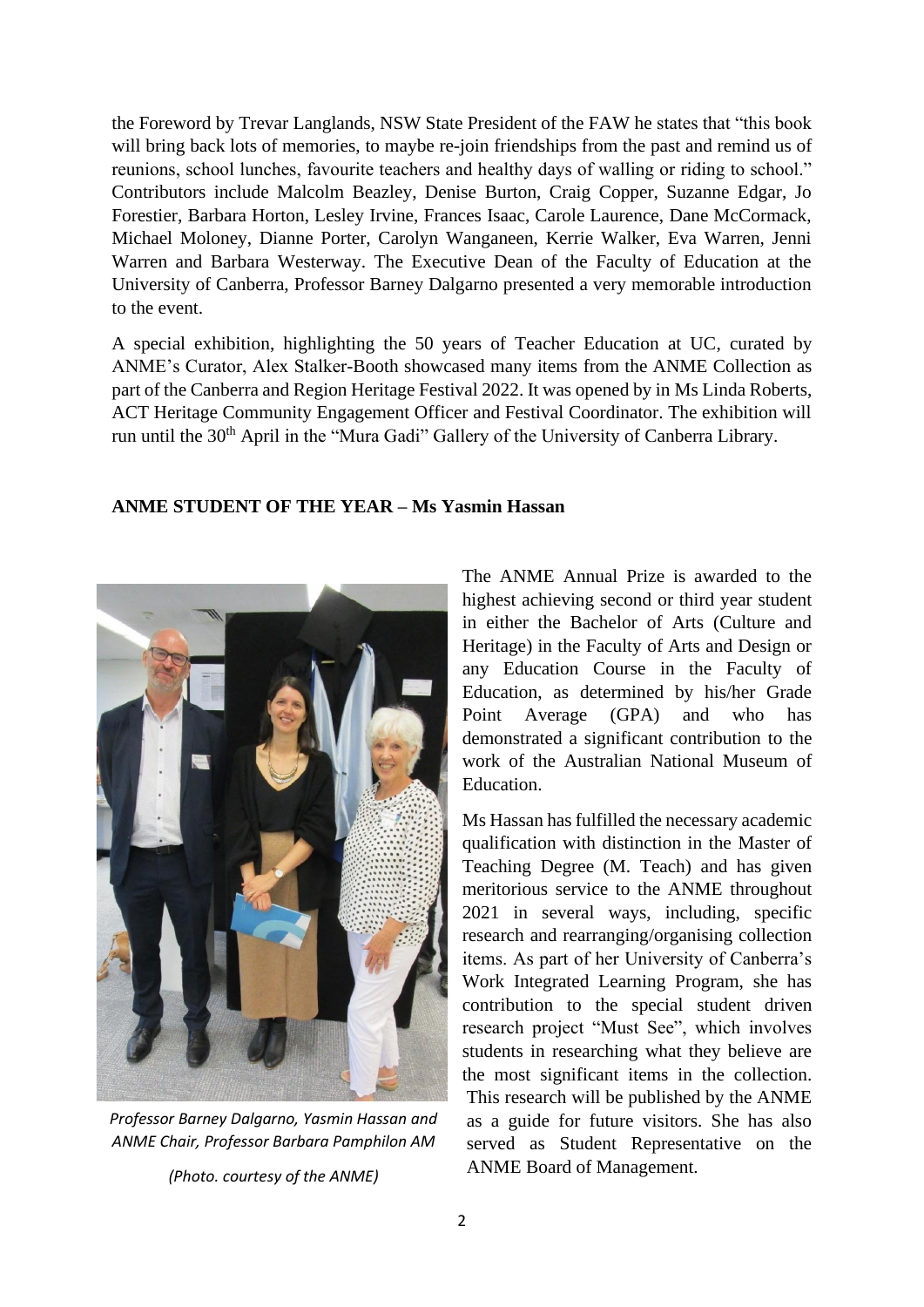# **TARA MUSEUM - QUEENSLAND**

(Information supplied by courtesy of Helen Reardon)

The Tara Museum has a several buildings, including the school, jail and railway station that are over 100 years old. Within our collection we have furniture, equipment and other articles used in the Tara area. There are displays showing our rich wool industry, oil history, machinery, picture theatre equipment, 1929 chevy wooden fire truck and numerous other displays. The school collection includes an original school building, furniture, documents, books and other related items. We are growing our collection of current and closed school registers and class photos. Update of school articles now include school registers from some of the 9 current schools and approximately twenty former schools in the Tara area. There are most class photos from the Tara school from 1961 to 2012. Entry is by donation. Open Tuesday's or by appointment 46653274 or 0418759797.

For further information please contact: Helen Reardon, Secretary Tara & District Historical Society Inc. 0418759797





(*Photos. courtesy of Helen Reardon*)

# **LATEST DONATIONS**

(Reported by Coralie Amos – ANME Collections Manager)

We have had a very busy start to 2022 with seven generous donors making significant contributions to our collection. Norma Gardiner donated an eight-volume series of the "New Book of Knowledge" and Fern Kleinhans donated school badges and lapel pins from Yeronga State School and Brisbane High School for Girls. Dr Joan Robson added to her collection by donating a 1956 blazer pocket worn by the Victorian Department of Education Trainee Teachers and several "Fintona Files", the bi-annual school magazine of Fintona Girls School, Melbourne. Breanna Crockford donated a rare Children's Bible Stories Series, in memory of her late husband Timothy Jairus Crockford, while Dianne (Daughter) and Anthony (Grandson) Topsahalides, donated Victorian School Readers and texts in memory of Joan Francis Bartlett. Canberra academic, Dr Margaret Bromley gave us an Aboriginal Studies Kit, "Aboriginals of the Canberra Area", which included a video, slides and tapes. She also left us with large